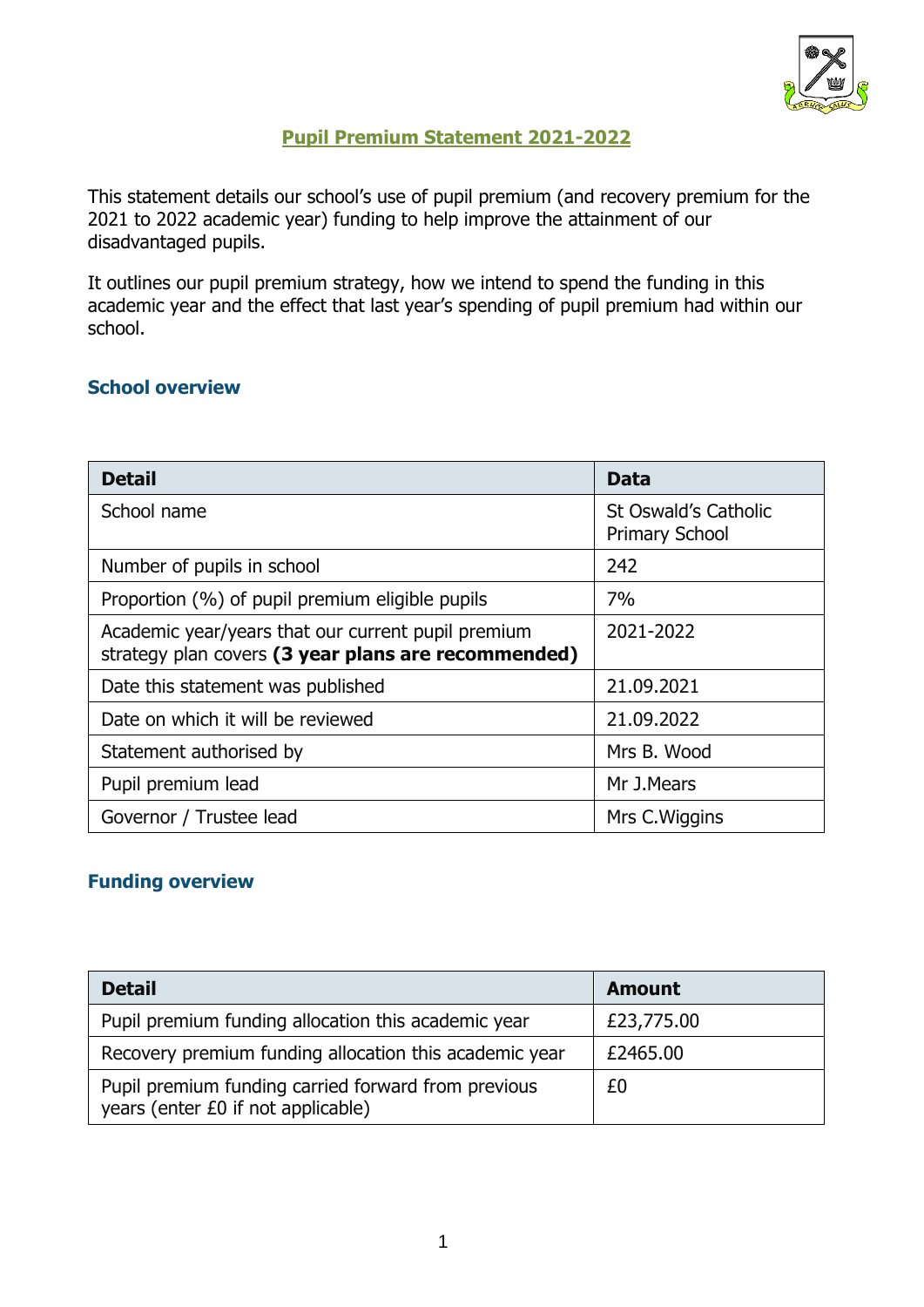#### **Part A: Pupil premium strategy plan**

#### **Statement of intent**

At St Oswald's we are committed to ensuring that every child has access to a full curriculum, especially for our disadvantaged pupils.

We ensure that any barriers to learning are minimised by closely monitoring attendance, parental engagement, progress and attainment.

## **Challenges**

This details the key challenges to achievement that we have identified among our disadvantaged pupils. In the vast majority of cases our disadvantaged pupils make good progress and have excellent attendance.

| <b>Challenge</b><br>number | <b>Detail of challenge</b>                                                                                                                                                               |
|----------------------------|------------------------------------------------------------------------------------------------------------------------------------------------------------------------------------------|
|                            | Attendance and punctuality of a small number of disadvantaged pupils.<br>We are working closely with the families to support the challenges that<br>they are facing.                     |
|                            | Home Practice. We have ensured that disadvantaged pupils who need a<br>device have access to a school i-pad or laptop.<br>Allocate time in school if necessary to complete Home Practice |
|                            | Daily Reading. Teaching Assistants ensure that pupils who do not have<br>regular reading at home have additional reading time in school 1-1                                              |
|                            | Behaviour. Ensuring that behaviour does not impact on learning.                                                                                                                          |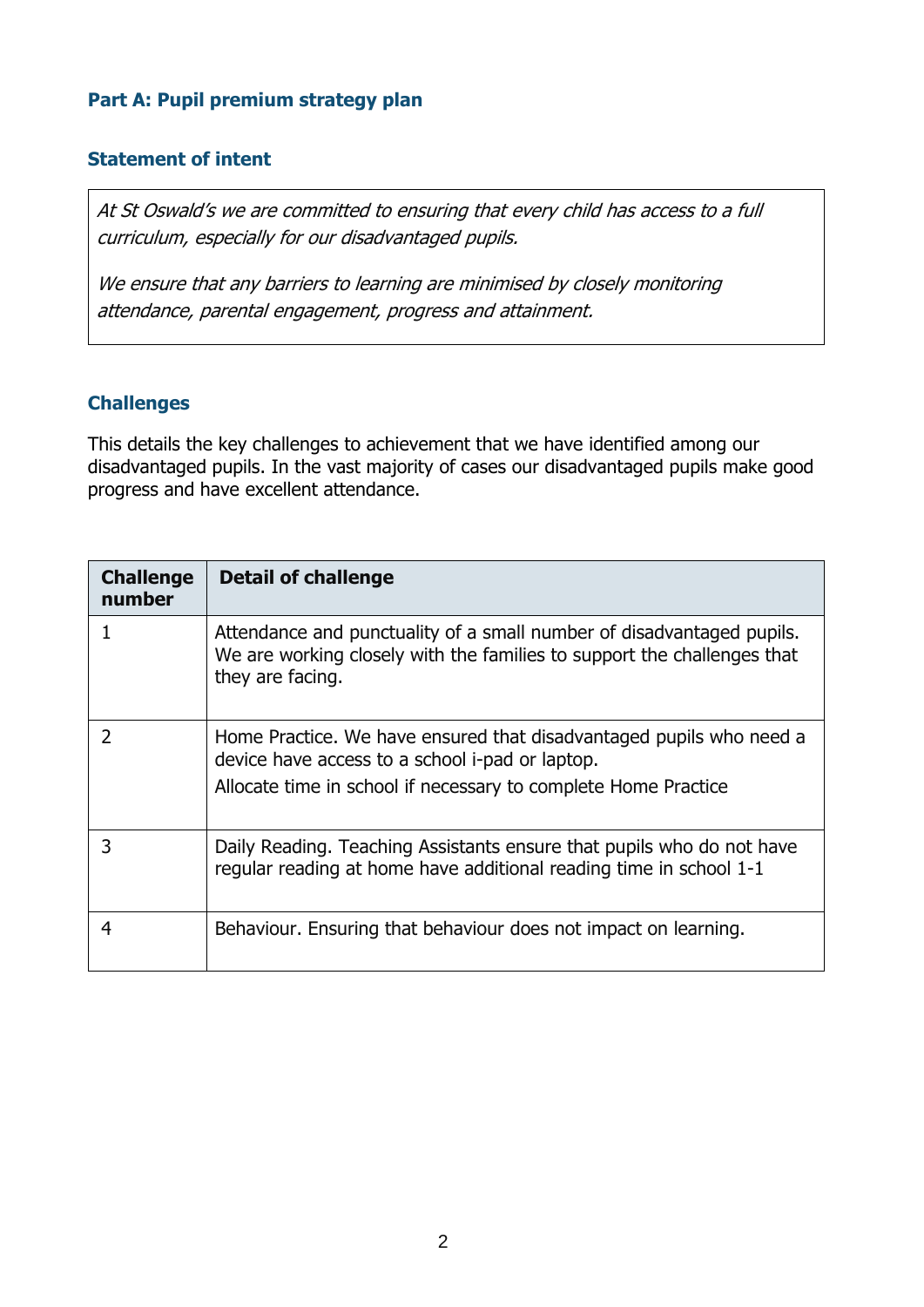# **Intended outcomes**

This explains the outcomes we are aiming for **by the end of our current strategy plan**, and how we will measure whether they have been achieved.

| <b>Intended outcome</b>                                                                                                                | <b>Success criteria</b>                                                                                                                                                                                |
|----------------------------------------------------------------------------------------------------------------------------------------|--------------------------------------------------------------------------------------------------------------------------------------------------------------------------------------------------------|
| Disadvantaged pupils achieve their<br>potential academically.                                                                          | Pupils accessing the whole curriculum<br>Basic skills in reading, writing and<br>number are secure.<br>Effective use of Teaching Assistants to<br>provide support in the classroom and 1-              |
| Disadvantaged pupils are included in<br>every aspect of extra -curricular and pupil<br>premium is used to enable the<br>opportunities. | Attending all school trips<br>Access to clubs that they show a great<br>interest in.                                                                                                                   |
| Improved mental well-bring, self-esteem<br>and self-confidence of disadvantaged<br>pupils.                                             | School Counsellor to visit school twice a<br>week which provides the children with<br>1:1 support and a chance to talk about<br>their concerns.<br>Pupils more able to use strategies<br>independently |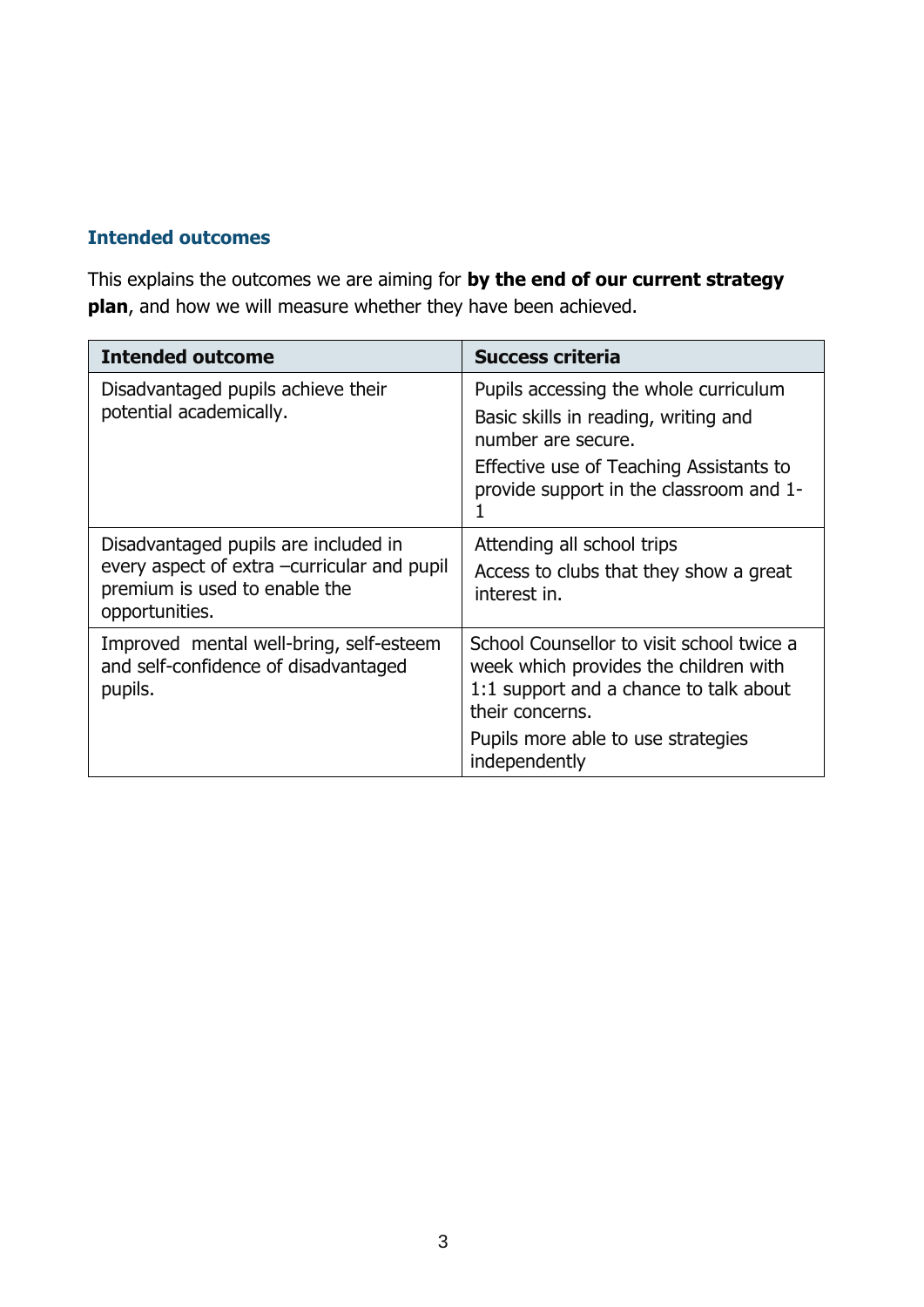# **Activity in this academic year**

This details how we intend to spend our pupil premium (and recovery premium funding) **this academic year** to address the challenges listed above.

## **Teaching (for example, CPD)**

Budgeted cost: £ 2 600

| <b>Activity</b>                              | <b>Evidence that supports this</b><br>approach                                                                                                  | <b>Challenge</b><br>number(s)<br>addressed |
|----------------------------------------------|-------------------------------------------------------------------------------------------------------------------------------------------------|--------------------------------------------|
| Professional<br>Development for all<br>staff | Team Teach training for all staff<br>which addressed potential behaviour<br>issues so that behaviour does not<br>become a barrier for learning. | 4                                          |

#### **Targeted academic support (for example, one-to-one support interventions)**

Budgeted cost: £ 17 640

| <b>Activity</b>                      | <b>Evidence that supports this</b><br>approach                                            | <b>Challenge</b><br>number(s)<br>addressed |
|--------------------------------------|-------------------------------------------------------------------------------------------|--------------------------------------------|
| <b>Teaching Assistant</b><br>support | Supporting disadvantaged pupils in<br>class and $1-1$                                     | 234                                        |
|                                      | Ensuring reading every day                                                                |                                            |
|                                      | <b>Access to Home Practice</b>                                                            |                                            |
|                                      | Support with positive behaviour<br>strategies                                             |                                            |
| Maths Club                           | Support for basic number skills and<br>pre learning to ensure success in<br>maths lessons | $\overline{2}$                             |

## **Wider strategies (for example, related to attendance, behaviour, wellbeing)**

#### Budgeted cost: £ 6 000

| <b>Activity</b>            | <b>Evidence that supports this</b><br>approach           | <b>Challenge</b><br>number(s)<br>addressed |
|----------------------------|----------------------------------------------------------|--------------------------------------------|
| <b>Counselling Support</b> | To support pupils to build self<br>esteem and confidence | 124                                        |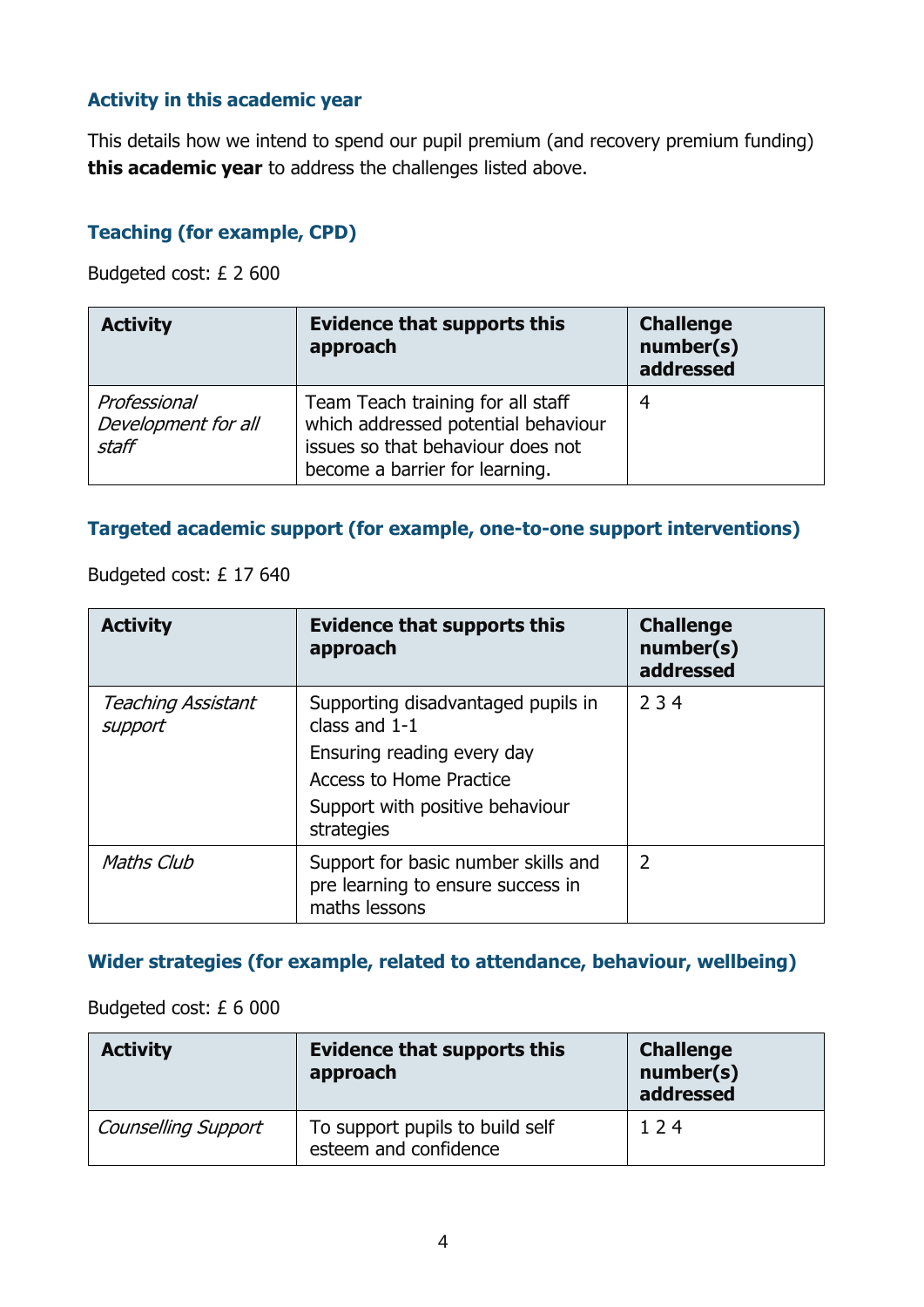| <b>Inclusion Consultant</b> |                              |  |
|-----------------------------|------------------------------|--|
| input                       | any barriers to learning are |  |
|                             | identified eg dyslexia       |  |

# **Total budgeted cost: £ 26 240**